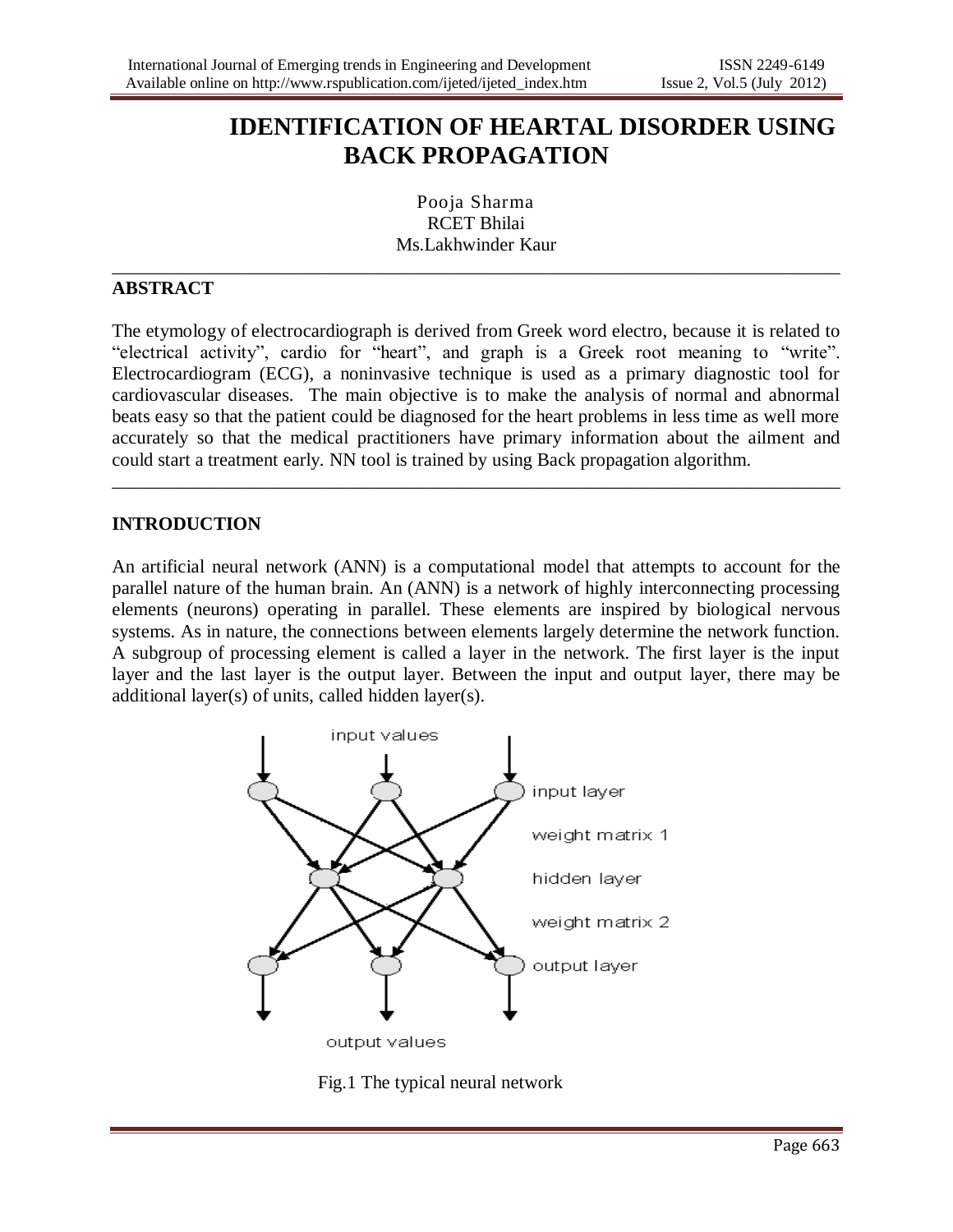Fig.1 represents the typical neural network. Neural Networks are ideal in recognizing diseases Based on the way they learn, all artificial neural networks are divided into two learning categories: supervised and unsupervised. In supervised learning, the network is trained by providing it with input and output patterns. During this phase, the neural network is able to adjust the connection weights to match its output with the actual output in an iterative process until a desirable result is reached. An ANN of the unsupervised learning type, such as the selforganizing map, the neural network is provided only with inputs, there are no known answers. The network must develop its own representation of the input stimuli by calculating the acceptable connection weights. That is self-organization by clustering the input data and find features inherent to the problem.

### **THE PROPOSED DIAGNOSIS MODEL**

Feed-forward neural networks are widely and successfully used models for classification, forecasting and problem solving. A typical feed-forward back propagation neural network is proposed to diagnosis diseases. It consists of three layers: the input layer, a hidden layer, and the output layer. A one hidden with 20 hidden layer neurons is created and trained. The input and target samples are automatically divided into training, validation and test sets. The training set is used to teach the network. Training continues as long as the network continues improving on the validation set. The test set provides a completely independent measure of network accuracy. The information moves in only one direction, forward, from the input nodes, through the hidden nodes and to the output nodes. There are no cycles or loops in the network. The proposed neural networks are shown in Fig.2



Fig 2 Proposed Neural Network

Feed-forward neural network allows signals to travel one-way only; from source to destination; there is no feedback. The hidden neurons are able to learn the pattern in data during the training phase and mapping the relationship between input and output pairs. Each neuron in the hidden layer uses a transfer function to process data it receives from input layer and then transfers the processed information to the output neurons for further processing using a transfer function in each neuron. The output of the hidden layer can be represented by

$$
YNxI = f(WNxM XM, I + bN, I) \tag{1}
$$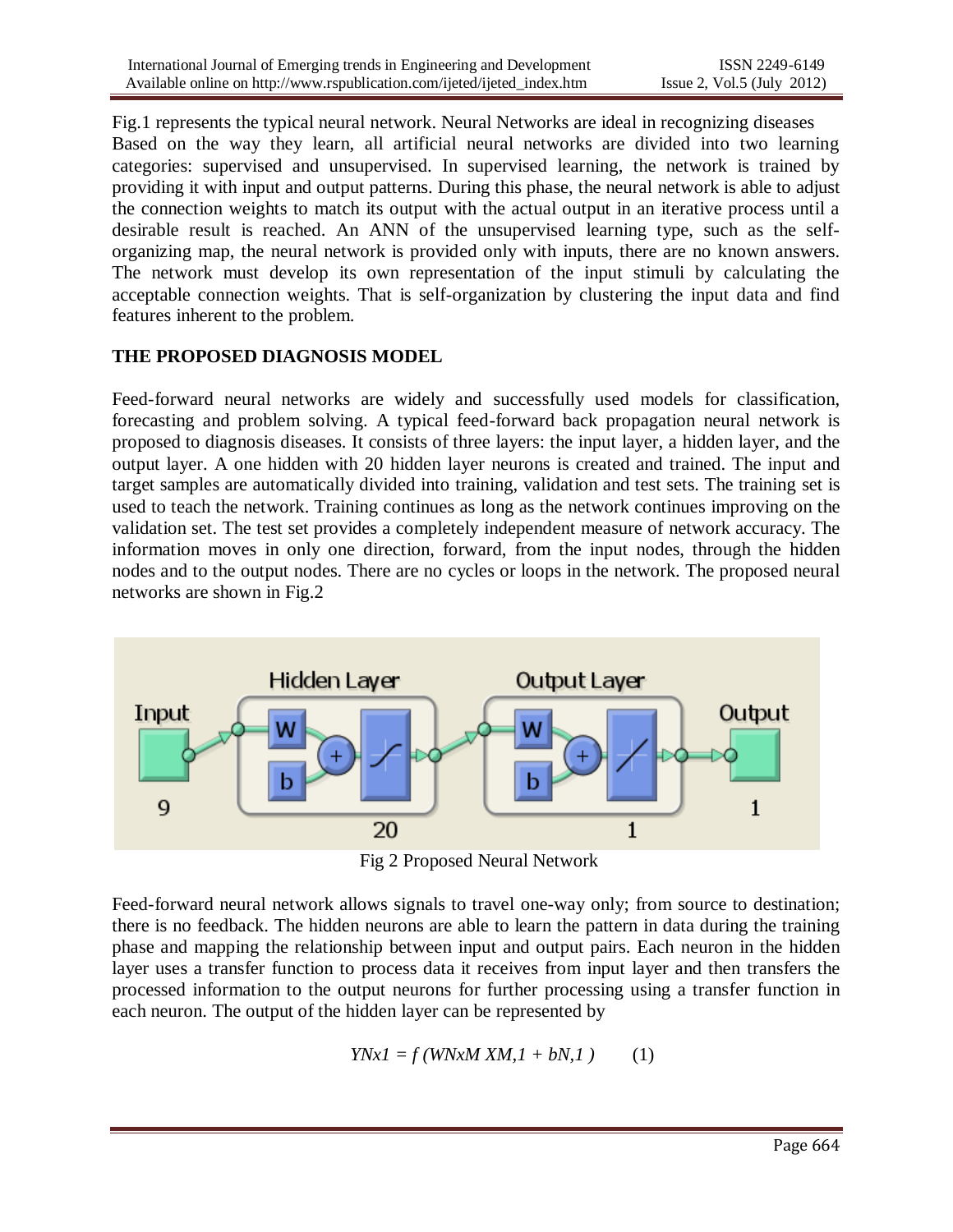where *Y* is a vector containing the output from each of the *N* neurons in a given layer, *W* is a matrix containing the weights for each of the *M* inputs for all *N* neurons, *X* is a vector containing the inputs, *b* is a vector containing the biases and  $f(\cdot)$  is the activation function.



## Fig 3 Training process result

Fewer epochs mean network learns in small repetitions it includes 9 iterations. Time required is 0.02 sec. which means network achieved goal easily and shortly. For the data computation Performance is 0.134 which indicates the final MSE achieved. Lower value of MSE represent higher network accuracy.

## Regression plot

The regression plot shows the relationship between the outputs of the network and the targets. If the training were perfect, the network outputs and the targets would be exactly equal, but the relationship is rarely perfect in practice. Regression was the first type of regression analysis to be studied rigorously, and to be used extensively in practical applications. This is because models which depend linearly on their unknown parameters are easier to fit than models which are nonlinearly related to their parameters and because the statistical properties of the resulting estimators are easier to determine. The three axes represent the training, validation and testing data. The dashed line in each axis represents the perfect result – outputs  $=$  targets. The solid line represents the best fit linear regression line between outputs and targets. The R value is an indication of the relationship between the outputs and targets. If  $R=1$ , this indicates that there is an exact linear relationship between outputs and targets. If R is close to zero, then there is no linear relationship (ie. random relationship) between outputs and targets shown in fig 4. Training is having R=0.94591 which shows close relation between output and target. For validation R=0.14419 which shows random relationship between output and target. For Test R=0.63876 and for All R=0.7101 represent close relation between output and target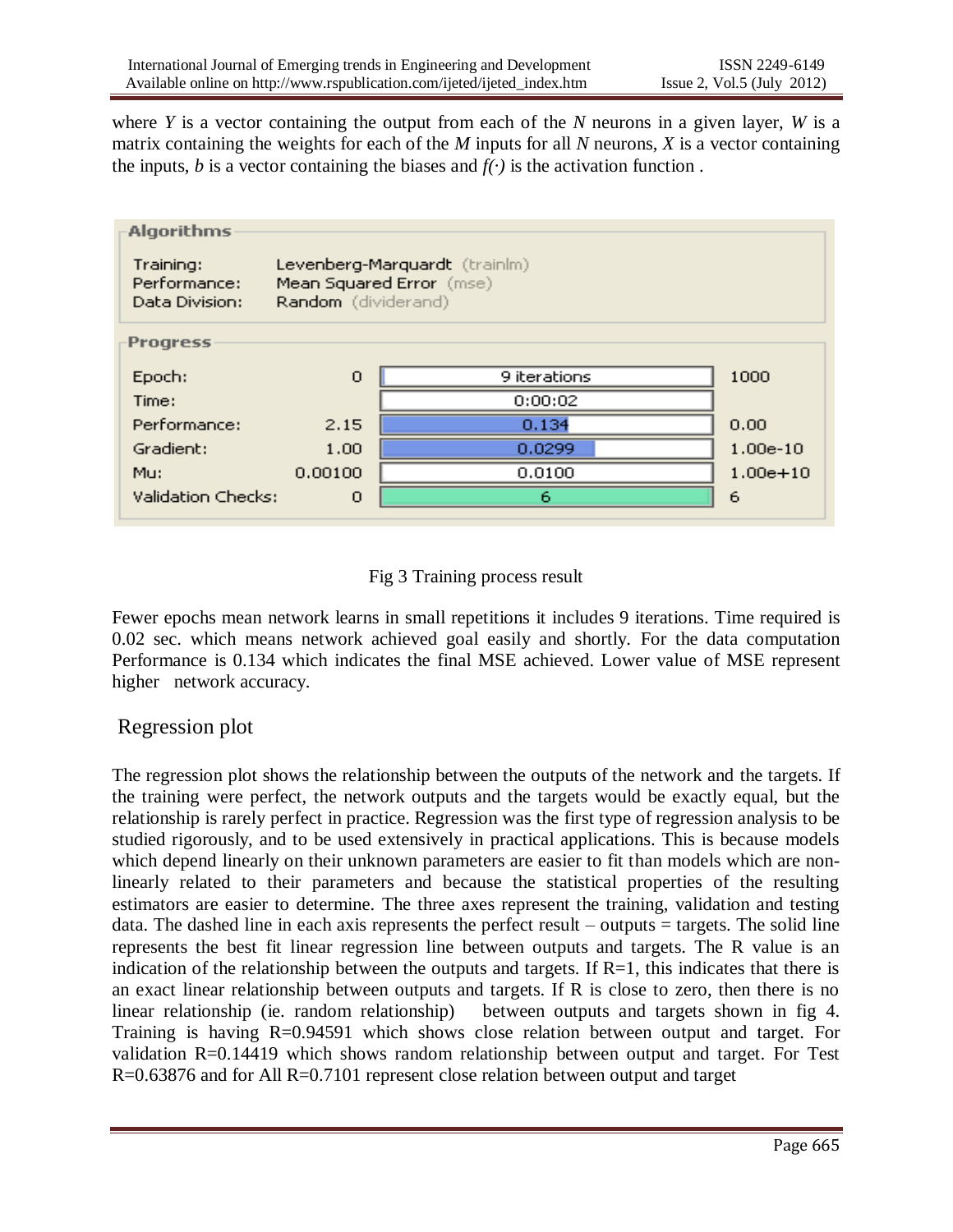

Fig 4 Regression plot

## **PERFORMANCE EVALUATION**



Fig. 5 Performance Plot

Levenberg-Marquardt back propagation algorithm was used with train the network. Training automatically stops when generalization stops improving, as indicated by an increase in the mean square error (MSE) of the validation samples. The results of applying the artificial neural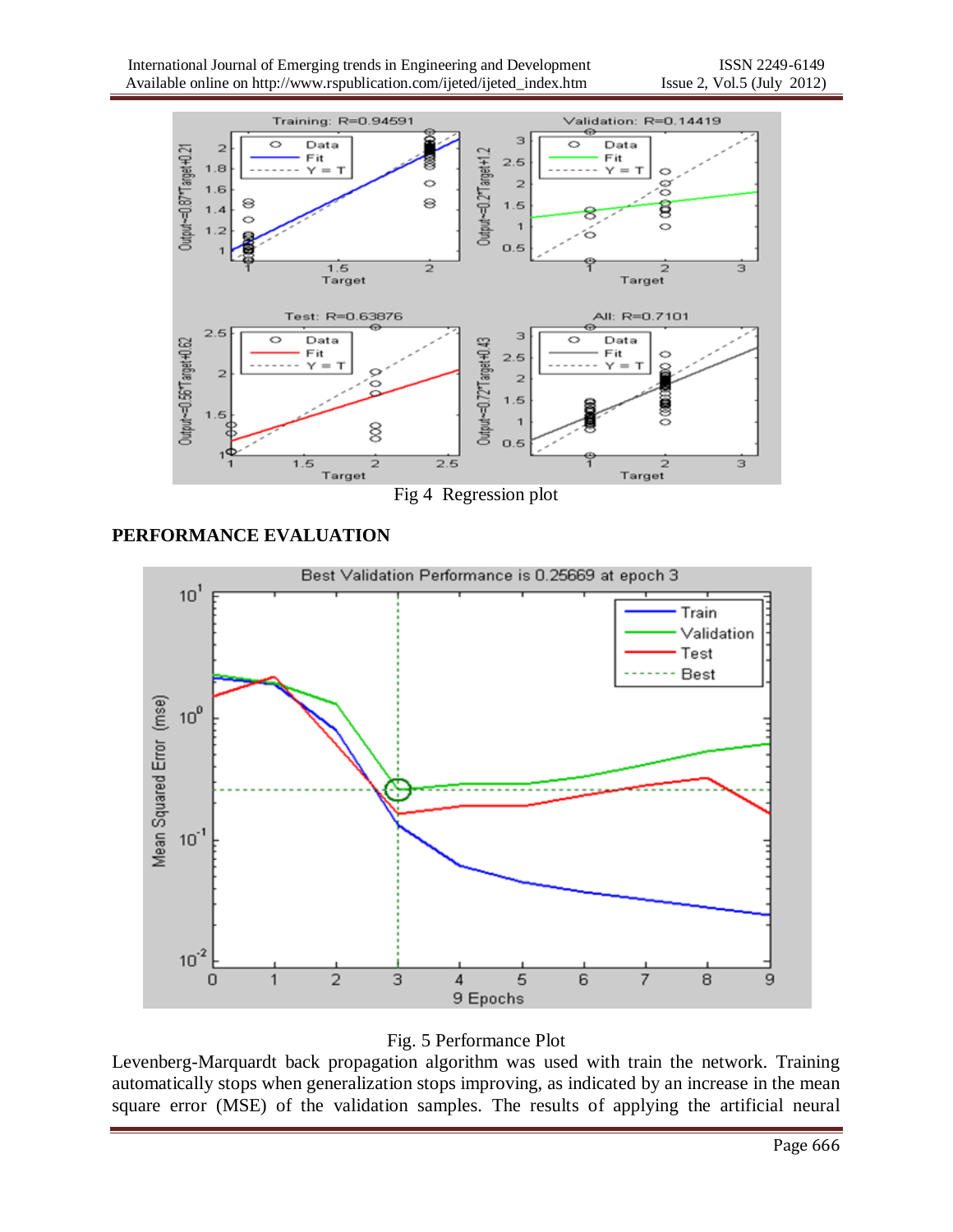networks methodology to distinguish between healthy and unhealthy person based upon selected symptoms showed very good abilities of the network to learn the patterns corresponding to symptoms of the person. The network was simulated in the testing set. (i.e. cases the network has not seen before). The results were very good; the network was able to classify 99% of the cases in the testing set. Best validation performance is 0.25669 at epoch 3 as shown in Fig.5. The mean squared error (MSE) is the average squared difference between outputs and targets. Lower values are better while zero means no error. The percent correctly classified in the simulation sample by the feed-forward back propagation network is 99 percent. Levenberg-Marquardt back propagation algorithm was used with train the network. The results of applying the artificial neural networks methodology to distinguish between normal and abnormal person.

## GRADIENT & VALIDATION PLOT



Fig. Gradient plot

low value of gradient plot ie. 0.02988 indicates that the network is learning up to a large extent which means finer adjustments in the weights and bias. This in turn makes network more accurate and reliable, avoiding chances of false predictions. Validation plot shows the point where the network learned sufficiently and passed validation without error. The point where the failures cross the defined limit is the stoppage point of training and indicates the starting of the over fitting of the data. Validation cross the limit after 9 epoch showing the stopping point of training.